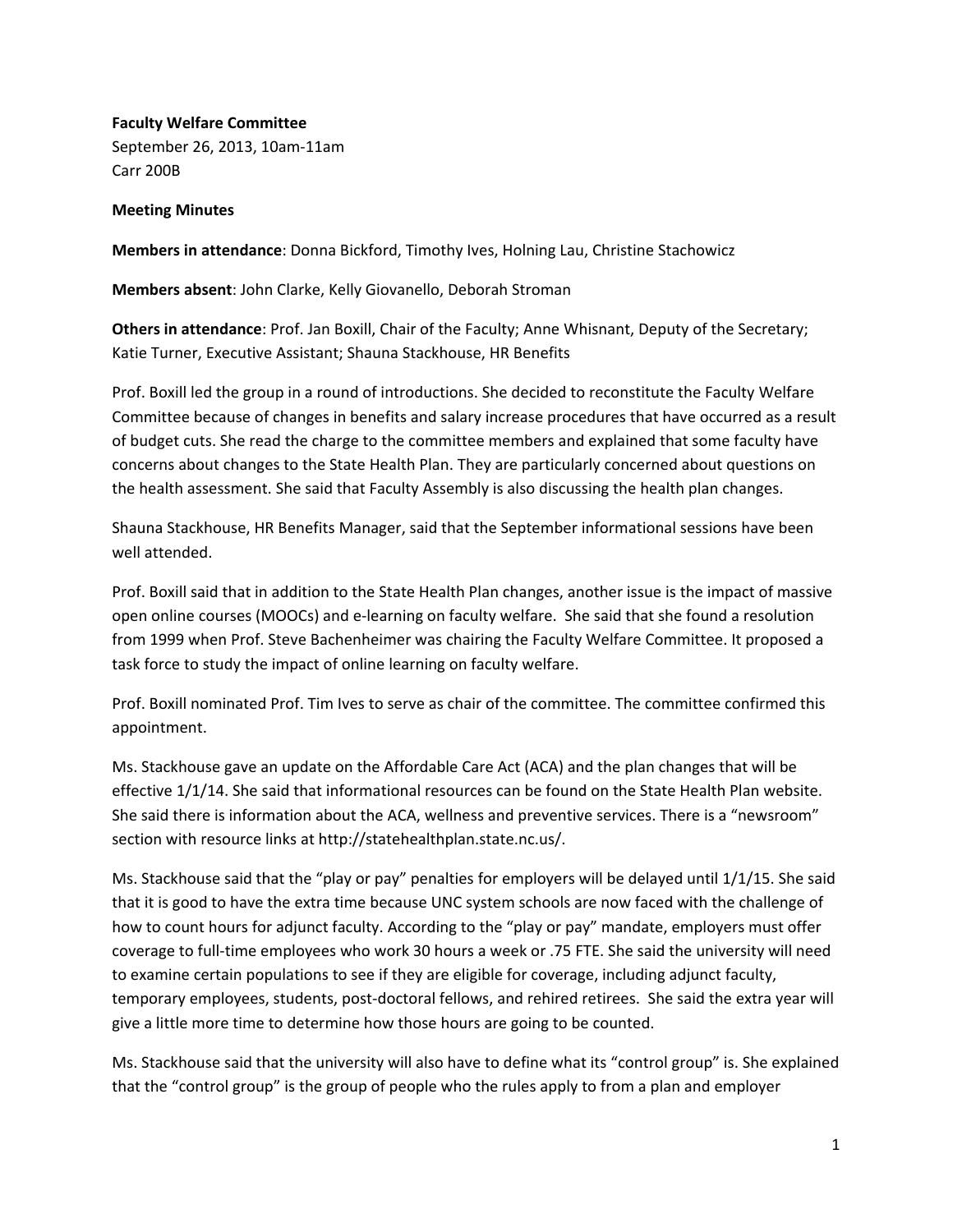perspective. She said the control group could be at the employer level or the system‐wide university level. She believes that it is likely the control group will be defined by group number under the State Health Plan. Once the control group is determined, the party that the group falls under will be responsible for calculating the number of hours worked by adjuncts and other populations.

Dr. Donna Bickford asked if the method for counting hours could differ between system schools.

Ms. Stackhouse said that it is possible. She said it is currently being discussed at the system level. Currently, the number of hours adjuncts work is calculated by multiplying the number of credit hours in class by the same number of hours of work outside of class. For a 3 credit hour class, 3 hours per credit hour of outside work is counted so that an adjunct teaching one 3 credit course works 9 hours per week.

Dr. Anne Whisnant pointed out that 9 hours per week does not come close to the 30 hours per week requirement to be considered full time.

Prof. Ives asked how "adjunct" is being defined. He said that in Health Affairs there are some clinical professors who may be considered adjunct, but who work over 40 hours per week.

Ms. Stackhouse said that she does not know exactly how adjuncts are defined, but she will find out.

Prof. Boxill said that across departments and schools adjuncts do very different work.

Dr. Bickford said that she and Dr. Whisnant have looked at the Board of Trustees definition of adjuncts and it is broad.

Prof. Ives said that there are some clinical professors who could be considered adjuncts.

Ms. Stackhouse said that the question is on the table for discussion. She said she did not think there has been a new definition proposed.

Prof. Boxill asked about visiting faculty. She said that the University won't give healthcare to visiting temporary faculty. In her department, they give a stipend so that the individual can purchase health insurance. She said that most departments do not offer than option.

Ms. Stackhouse explained that the individual penalty assessment is still in place for 1/1/14, despite the year extension on the "play or pay" penalty. She said that reporting will be done through the income tax return. If an individual is not covered through an employer plan, s/he can purchase health insurance on the health care marketplace at Healthcare.gov. Ms. Stackhouse said that the site is easy to navigate.

Prof. Ives said that he thought the State Plan website is not easy to navigate and it depends on the user.

Ms. Stackhouse continued explaining the wellness incentives that are currently offered for two of the State Health Plan options. She said that in order to receive a premium discount, a Primary Care Physician (PCP) must be designated. She said that the PCP designation can be done now, along with the health assessment. The third incentive, a tobacco use attestation, cannot be done until annual enrollment begins in October. The PCP designation list links to a network of Blue Cross/Blue Shield (BCBS) providers.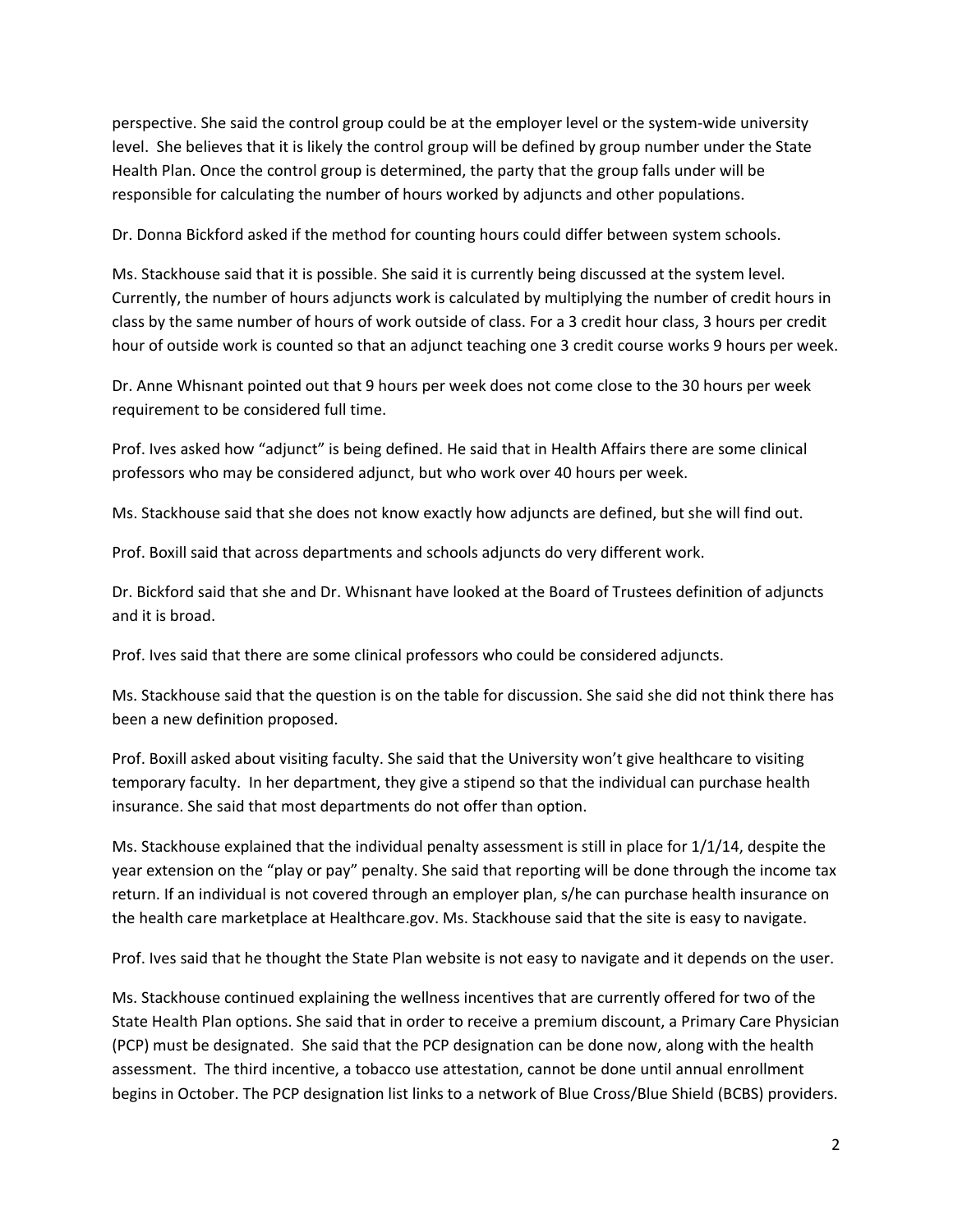Prof. Ives asked how many people designate a PCP who is out of network.

Ms. Stackhouse said that she doesn't have the numbers. She said the directory only has in network providers.

Prof. Boxill asked if an individual could still get the premium discount if they designate an out of network provider.

Christine Stachowicz said that the "Find a Doctor" feature on the site is confusing.

Prof. Boxill asked if an individual can designate a family practice as their PCP.

Ms. Stackhouse said that you can designate a physician in a practice, and that any of the doctors working in that practice qualify for the discounted copay.

Kathryn Turner asked if the PCP is pre‐populated online under "My doctors" do people still have to designate at PCP to get the premium discount.

Ms. Stackhouse said that a PCP should be designated, even if the State Plan is aware of your physician. She explained that under the consumer directed and Enhanced 80/20 plan, if you visit Blue Options designated specialist, you receive further discounts off copay.

Prof. Ives pointed out that if you injure yourself while traveling, the closest facility may not be a Blue Options facility. He said that people need to know which hospitals are in their umbrella.

Prof. Boxill asked if the committee wants the State Plan Options discussed at the October 4<sup>th</sup> Faculty Council meeting.

Prof. Ives said that if it is presented at Council it would have to be in October before the end of enrollment.

Prof. Boxill said that a brief PowerPoint might be appropriate.

Ms. Stackhouse clarified that the Faculty Council meeting is on October 4th, 3‐5pm.

Dr. Whisnant said she would put the item on Monday's Agenda Committee agenda.

Prof. Ives said it would be helpful to provide some FAQs.

Prof. Boxill said she would encourage the Council members to look at assessment before the Council meeting

Ms. Stachowicz asked if there are informational sessions scheduled for October.

Ms. Stackhouse said they are planned through the end of September. The State Health Plan Bus will be at Employee Appreciation Day on October 18. There are videos of the informational session online.

Prof. Boxill said that people are going to start panicking in October when they have to begin enrollment.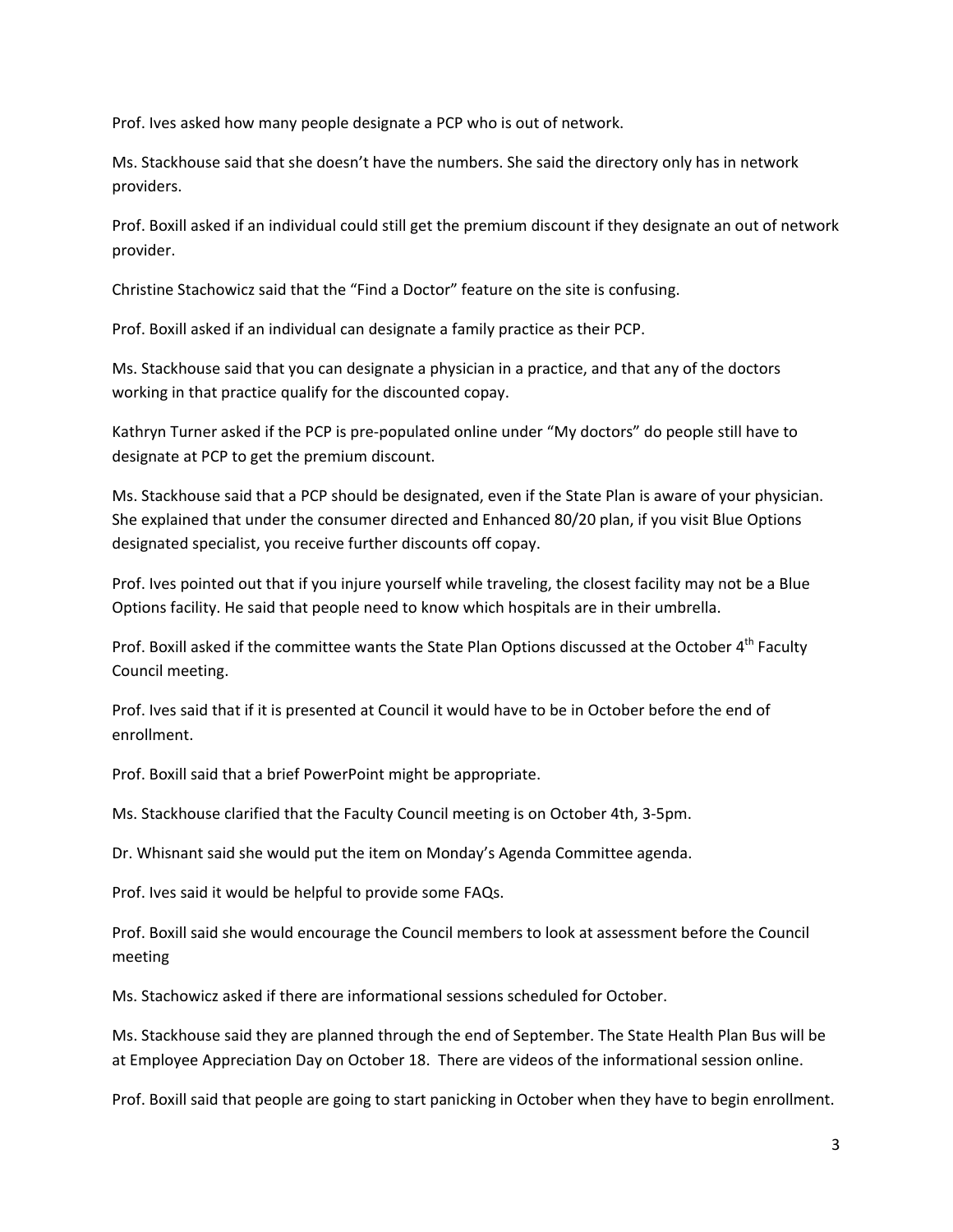Ms. Stackhouse said that the main page of the HR website has a calendar of informational sessions that people can attend.

Prof. Ives asked Ms. Stackhouse if she knows how many people are signed up for "Member Focus"—the State Health Plan newsletter.

Ms. Stackhouse said she is not sure how many UNC‐Chapel Hill faculty and staff subscribe, but that she can find out.

Ms. Stackhouse said that the Health Benefits Representative newsletter is informative. The tone has gone from reactive to preventative.

She explained that the traditional 70/30 plan is the no cost option and it is grandfathered under ACA. The plan can charge for preventative services and medications. There are no wellness credits offered. It has a simple rate structure. The default enrollment for individuals who don't enroll in a plan is the 70/30 plan. She said that there are higher out of pocket expenses and no financial incentives with the 70/30.

Prof. Boxill asked what options are available for employees with Medicare.

Ms. Stackhouse said there are information resources available on the website. The 80/20 plan is also grandfathered, but the State Health Plan has opted to add wellness credits and discounts on copays.

Ms. Stackhouse said that under the Enhanced 80/20 plan prescription drug coverage is hybrid of the current plan structure with added \$0 ACA approved medications. She said that a list of ACA medications is on the State Plan site. She said that the Consumer Directed Health Plan has the same incentives. It is a high deductible plan with a \$1,500 deductible per person up to \$4,500 per family. It comes with a Health Reimbursement Account and the money rolls over every year.

Ms. Stackhouse discussed privacy concerns surrounding the Health Assessment. She said that the third party collecting the information is Active Health Management, Inc.. They have access to the health assessment responses and can give aggregate data to the State Plan for informational purposes.

Prof. Ives asked if the data is de‐identified when given to the State Plan.

Dr. Bickford asked if this would be done on the campus level. She asked if the data would be used for reaching out to individuals for services and care. She asked why a person would need to give up the data to a third party if they designate a PCP who charged with their care.

Ms. Stackhouse said that the assessment is designed to educate and make people aware of their health status.

Ms. Stachowicz said that she looked at the assessment, but could not get back to introductory text when she reentered the assessment. She said there is text that addresses privacy.

Dr. Bickford asked what security safeguards are in place to ensure the data is not hacked or accidentally released.